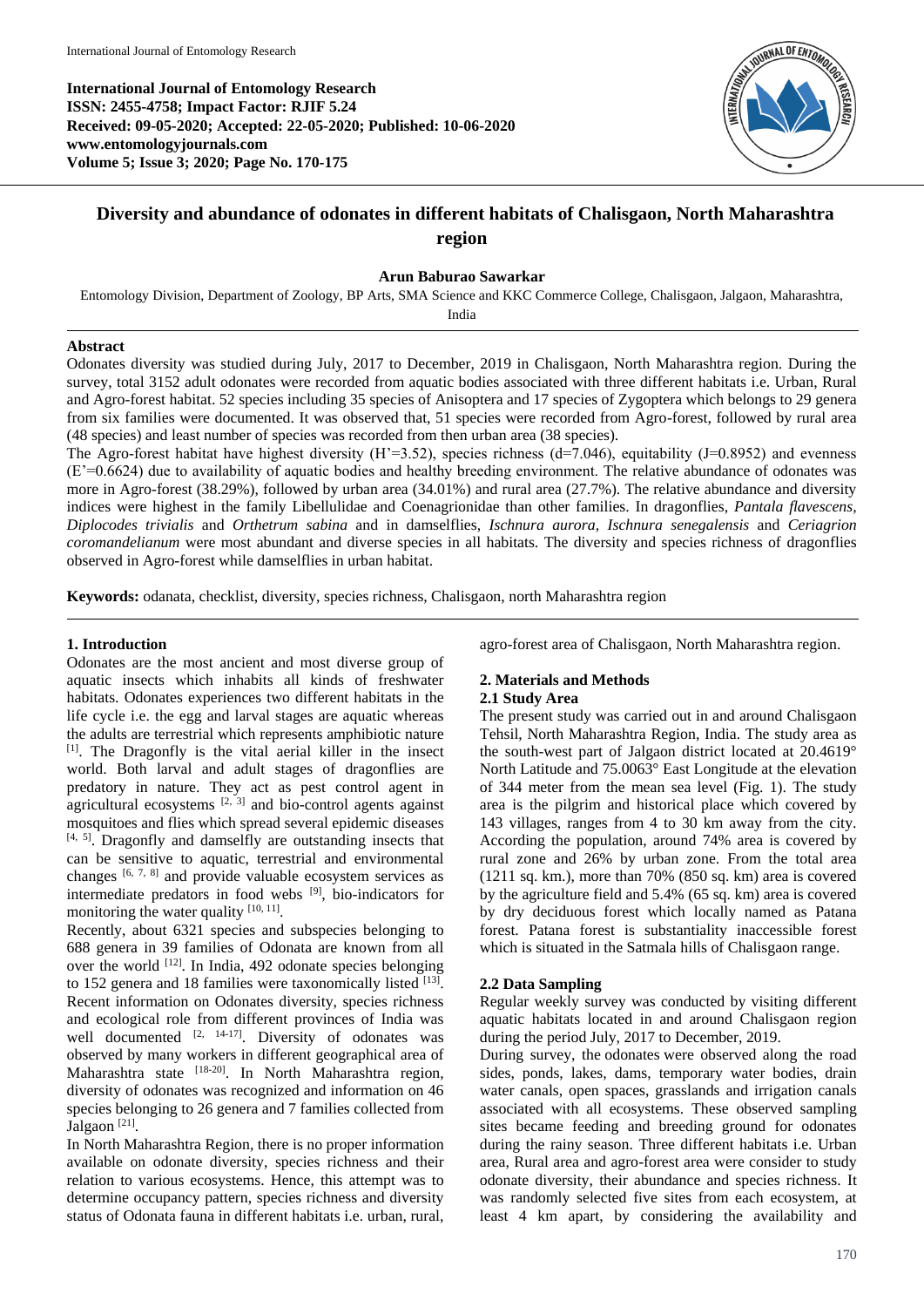#### diversity of the habitat.

Photographic records of different adult odonate species were captured by using 18.1 mega pixels digital camera (Sony cybershot DSC-HX90V) during the survey. Species and number of individuals were documented at each ecosystem. The collected odonates were carried out and identified with the help of taxonomic keys given by [5,13,22-26] .

#### **2.3 Data Analysis**

The collected data were then analyzed to determine the diversity of species in different ecosystems, species richness using Shannon-Wiener index and evenness, equitability, Fisher-alpha diversity index and Margalef's richness (DMg) index. All analyses were performed using PAST ver. 4.01.



**Fig 1:** Map of Chalisgaon, North Maharashtra Region (Source- Satelite Map and MRSAC, Nagpur)

## **3. Results**

## **3.1 Distribution pattern of species in different habitats**

During the survey tenure, around 3152 adult odonates were recorded from aquatic bodies associated with three different habitats i.e. Urban area, Rural area, Agro-forest area located in and around the Chalisgaon region. Total

52 species of Odonata including 35 species of Anisoptera and 17 species of Zygoptera which belongs to 29 genera from six families were documented (Table 1). It was observed that, 51 species were recorded from Agro-forest, followed by rural area (48 species) and least number of species was recorded from then urban area (38 species) (Table 1).

| Sr. No.        | <b>Common name</b>                | <b>Scientific Name</b>   | Urban<br>area  |                | Rural areaAgro- ForestTotal |                |
|----------------|-----------------------------------|--------------------------|----------------|----------------|-----------------------------|----------------|
|                |                                   | Family: Aeshnidae        |                |                |                             |                |
| 1              | <b>Blue Darner</b>                | Anax immaculifrons       | 2              | 5              | 9                           | 16             |
| $\overline{2}$ | <b>Blue tailed Brown Darner</b>   | Anax parthenope          | 5              | 7              | 13                          | 25             |
| 3              | Blue tailed green Darner          | Anax guttatus            | 9              | 15             | 32                          | 56             |
| 4              | <b>Rusty Darner</b>               | Anaciaeschna jaspidea    | $\theta$       | $\overline{c}$ | 8                           | 10             |
| 5              | Parakeet Darner                   | Gynacantha bayadera      | 1              | 3              | 11                          | 15             |
|                |                                   | Family: Gomphidae        |                |                |                             |                |
| 6              | Common Clubtail                   | Ictinogomphus rapax      | 9              | 13             | 39                          | 61             |
| 7              | <b>Lined Hooktail</b>             | Paragomphus lineatus     | $\overline{c}$ | 7              | 13                          | 22             |
|                |                                   | Family: Libellulidae     |                |                |                             |                |
| 8              | Skimmer                           | Acisoma panorpoides      | $\overline{2}$ | $\theta$       | $\overline{7}$              | 9              |
| 9              | Ditch Jewel                       | Brachythemis contaminata | 5              | $\mathfrak{D}$ | 13                          | 20             |
| 10             | <b>Granite Ghost</b>              | Bradinopyga geminata     | 34             | 19             | 16                          | 69             |
| 11             | <b>Emerald-Banded Skimmer</b>     | Cratilla lineata         | $\overline{4}$ | $\overline{c}$ | $\overline{7}$              | 13             |
| 12             | Ruddy Marsh Skimmer               | Crocothemis servilia     | 33             | 39             | 55                          | 127            |
| 13             | <b>Blacktipped Ground Skimmer</b> | Diplocodes nebulosa      | 52             | 19             | 38                          | 109            |
| 14             | Ground Skimmer                    | Diplocodes trivialis     | 89             | 41             | 86                          | 216            |
| 15             | Black marsh skimmer               | Indothemis carnatica     | $\theta$       | $\mathbf{2}$   | 3                           | 5              |
| 16             | Asiatic Blood-Tail                | Lathrecista asiatica     | $\theta$       | $\mathbf{1}$   | $\mathbf{1}$                | $\overline{2}$ |
| 17             | <b>Fulvous Forest Skimmer</b>     | Neurothemis fulvia       | $\overline{0}$ | $\mathbf{1}$   | $\overline{c}$              | 3              |
| 18             | Amber-winged Marsh Skimmer        | Neurothemis intermedia   | 1              | $\mathbf{0}$   | 3                           | $\overline{4}$ |
| 19             | Pied Paddy skimmer                | Neurothemis tullia       | $\theta$       | 1              | 3                           | 4              |
| 20             | Brown-backed Red Marsh Hawk       | Orthetrum chrysis        | 14             | 23             | 29                          | 66             |
| 21             | <b>Blue Marsh Hawk</b>            | Orthetrum glaucum        | $\theta$       | 5              | 18                          | 23             |

**Table 1:** Numbers of dragonflies encountered in three different habitats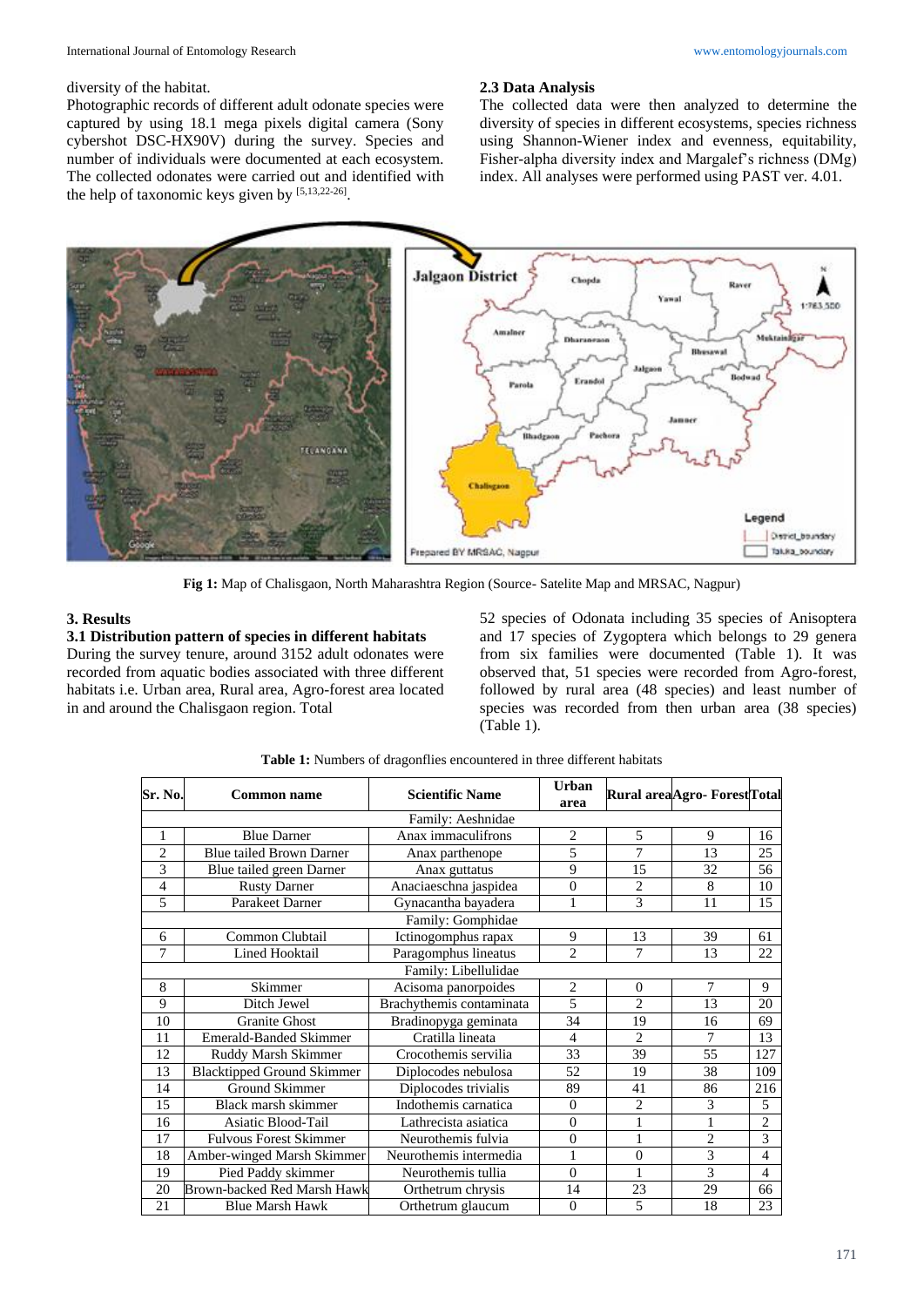| 22                                 | <b>Tricolored Marsh Hawk</b>        | Orthetrum luzonicum        | $\mathbf{0}$     | $\overline{7}$   | 19             | 26              |
|------------------------------------|-------------------------------------|----------------------------|------------------|------------------|----------------|-----------------|
| 23                                 | Crimson-tailed Marsh Hawk           | Orthetrum pruinosum        | $\overline{2}$   | 11               | 24             | 37              |
| 24                                 | Green Marsh Hawk                    | Orthetrum sabina           | 54               | 31               | 62             | 147             |
| 25                                 | Small skimmer                       | Orthetrum taeniolatum      | $\Omega$         | $\mathbf{1}$     | 3              | $\overline{4}$  |
| 26                                 | Wandering glider                    | Pantala flavescens         | 74               | 66               | 109            | 249             |
| 27                                 | <b>Common Chaser</b>                | Potamarcha congener        | $\mathbf{0}$     | $\boldsymbol{0}$ | 6              | 6               |
| 28                                 | Rufous marsh glider                 | Rhodothemis rufa           | $\overline{0}$   | $\mathbf{1}$     | $\overline{3}$ | $\overline{4}$  |
| 29                                 | Common Picture wing                 | Rhyothemis variegata       | $\overline{0}$   | $\mathbf{1}$     | $\overline{4}$ | 5               |
| 30                                 | Dusky Cloud Wing                    | Tholymis tillarga          | 12               | 11               | 29             | 52              |
| 31                                 | <b>Red Marsh Trotter</b>            | Tramea basilaris           | 10               | 16               | 31             | $\overline{57}$ |
| 32                                 | <b>Coral Marsh Trotter</b>          | Tramea virginia            | 15               | 21               | 39             | 75              |
| 33                                 | Crimson Marsh Skimmer               | Trithemis aurora           | 27               | 15               | 21             | $\overline{63}$ |
| $\overline{34}$                    | Long-legged marsh glider            | Trithemis pallidinervis    | $\sqrt{6}$       | 10               | 18             | $\overline{34}$ |
| 35                                 | Orange-winged dropwing              | Trithemis kirbyi           | 21               | 18               | 29             | 68              |
|                                    |                                     | Family: Coenagrionidae     |                  |                  |                |                 |
| 36                                 | Pale slender darlet                 | Aciagrion pallidum         | 29               | 19               | 14             | 62              |
| $\overline{37}$                    | Pruinosed darlet                    | Agriocnemis femina         | 21               | 12               | 9              | 42              |
| 38                                 | Indian hooded darlet                | Agriocnemis kalinga        | 13               | $\overline{8}$   | $\Omega$       | 21              |
| 39                                 | Pigmy darlet                        | Agriocnemis pygmaea        | 55               | 31               | 19             | 105             |
| 40                                 | Coromandel Marsh Dart               | Ceriagrion coromandelianum | 82               | 78               | 61             | 221             |
| 41                                 | Western Golden darlet               | Ischnura aurora            | 117              | 98               | 79             | 294             |
| 42                                 | blue-tailed damselfly               | Ischnura elegans           | $\overline{32}$  | 37               | 26             | 95              |
| 43                                 | Western Golden darlet               | Ischnura rubilio           | 25               | 17               | 22             | 64              |
| 44                                 | Senegal Golden Dartlet              | Ischnura senegalensis      | 94               | 79               | 63             | 236             |
| 45                                 | Three lined dart                    | Pseudagrion decorum        | 27               | 21               | 31             | 79              |
| 46                                 | Jungle grass dart                   | Pseudagrion malbaricum     | 3                | $\boldsymbol{0}$ | 3              | 6               |
| 47                                 | Blue grass dart                     | Pseudagrion microcephalum  | $\overline{21}$  | 19               | 15             | $\overline{55}$ |
| 48                                 | Saffron-faced Blue Dart             | Pseudagrion rubriceps      | 33               | $\overline{29}$  | 26             | $\overline{88}$ |
| 49                                 | Pixie Dartlet                       | Rhodischnura nursei        | $\boldsymbol{0}$ | $\mathbf{1}$     | $\overline{c}$ | $\overline{3}$  |
|                                    |                                     | Family: Lestidae           |                  |                  |                |                 |
| 50                                 | Brown spreadwing                    | Lestes umbrinus            | $\mathbf{0}$     | $\mathbf{2}$     | 8              | 10              |
| $\overline{51}$                    | Emerald-striped spreadwing          | Lestes viridulus           | $\theta$         | $\overline{3}$   | 15             | 18              |
|                                    |                                     | Family: Platycnemididae    |                  |                  |                |                 |
| 52                                 | Yellow bush-dart                    | Copera marginipes          | 37               | $\overline{3}$   | 11             | 51              |
|                                    | Total number of odonate individuals |                            | 1067             | 873              | 1207           | 3152            |
| Total Species richness of odonates |                                     | 38                         | $\overline{48}$  | 51               |                |                 |
|                                    |                                     |                            |                  |                  |                |                 |

## **3.2 Richness and diversity of odonates in different habitats**

The relative abundance of odonates observed in three different habitats where species abundance was more in Agro-forest (38.29%) followed by urban area (34.01%) and then rural area (27.7%). The rural area has the least evenness ( $E'=0.5661$ ) and equitability (J=0.853) than other two habitats. However, the Agro-forest have highest diversity (H'=3.52), species richness (d=7.046), equitability  $(J=0.8952)$  and evenness  $(E'=0.6624)$ . The Fisher-alpha diversity indices shows that the rural area has the highest index of diversity (10.93), followed by Agro-forest (10.79) and urban area has the least (7.684) (Table 2).

As per the observation, in most of the water bodies, Anisopteran population is abundant as compare to Zygopteran. The diversity and species richness of odonates is totally depends on the water availability in aquatic bodies chiefly observed during rainy to winter season. Hence, aquatic bodies with vegetation i.e. temporary and permanent were observed more in Agro-forest followed by Rural and urban habitat.

The highest relative abundance in odonates was shown in the family Libellulidae (28 species, 47.49%), followed by Coenagrionidae (14 species, 43.50%) while least abundance

in Lestidae (2, 0.89). The diversity indices shows that family Libellulidae have the highest diversity index  $(H^{\dagger})$ 2.336) and species richness  $(d = 3.693)$  followed by family Coenagrionidae with diversity index  $(H'=2.27)$  and species richness (d=1.8). Family Platycnemididae was noted to have the highest evenness index  $(E'= 1)$ , the least  $(H'= 0)$  and  $(d$ = 0). However, highest evenness after family Platycnemididae was observed in family Lestidae with (E'=0.9595) (Figure 2).

In order Anisoptera, *Pantala flavescens* was the most dominant species and constituted (249, 14.63%) of the total individuals followed by *Diplocodes trivialis* (216, 12.69%), *Orthetrum sabina* (147, 8.64%), *Crocothemis servilia* (127, 7.46%) and *Diplocodes nebulosa* (109, 6.40%). The diversity and species richness of dragonflies is more in Agro-forest followed by rural area and then urban area. In order Zygoptera, the most dominant species was *Ischnura aurora* which constituted (294, 20.28%) of the total individuals followed by, *Ischnura senegalensis* (256, 17.66%), *Ceriagrion coromandelianum* (221, 15.24%), *Agriocnemis pygmaea* (105, 7.24%) and *Ischnura elegans* (95, 6.55%). The diversity and species richness of damselflies is more in urban area followed by rural area and then Agro-Forest (Table 1).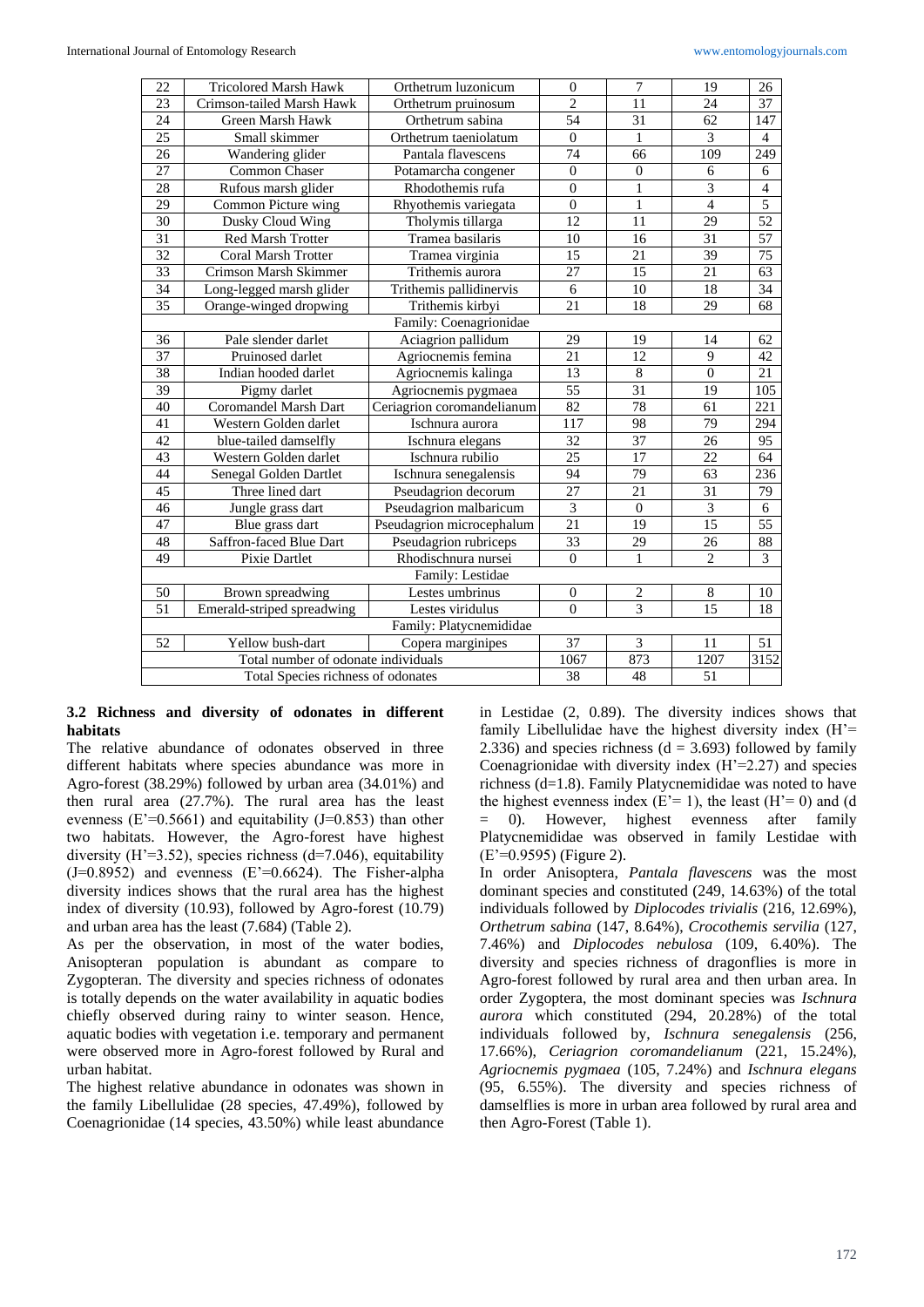**Table 2:** Relative abundance, diversity indices, evenness and species richness from the selected habitats



**Fig 2:** Family wise differences in diversity indices a) Relative abundance (Number of individuals) b) species richness (Number of Species) c) Shannon index d) evenness. Odonate family's abbr. Aes-Aeshnidae; Gom-Gomphidae; Lib-Libellulidae; Coe-Coenagrionidae; Pla-Platycnemidae; Les-Lestidae.

### **4. Discussion**

A total 52 species of Odonata including 35 species of Anisoptera and 17 species of Zygoptera were recognized from three different habitats i.e. Urban, Rural and Agroforest area located in and around the Chalisgaon region. During the survey, around 3152 adult odonates were recorded. In Maharashtra, Tiple and Koparde <sup>[20]</sup>. recorded 135 species of odonata belonging to 70 genera and 11 families. Saha and Marathe<sup>[21]</sup> documented 46 species belonging to 26 genera and 7 families from Jalgaon city in North Maharashtra region.

The species diversity of odonates was significantly higher in agro-forest area and least in urban area. However, in Agroforest, the diversity index (relative abundance, species richness, evenness and equitability) has highest value than other two habitats (Table 2). This might be due to dragonfly's high dispersal ability, strong musculature and wide range of landscape habitats would have no problem to

take long flights in the forest area  $[7, 27-30]$ . In contrary, species diversity and abundance of damselflies noted more in urban while minimum in agro-forest area. This may be considering that damselflies more sensitive to local habitats (urban and rural) where water bodies located in close vicinity than in the agro-forest area. According to De Marco & Resende  $^{[31]}$ , damselflies unable to take long flights in open fields due to their small size, weak musculature and high risks of thermoregulation. A similar result was described in another study where the Zygopteran diversity significantly decline with the increasing forest area in relation to the surrounding habitat  $[7, 30]$ .

The abundance of damselflies was mainly observed in shady places around the water bodies. It may be due to presence of bushes, small trees and even aquatic vegetation. It means that shady and aquatic vegetation could favour to the Zygoptera more than Anisoptera [22, 26]. In another study, Carvalho *et al.* <sup>[32]</sup> was noticed that the Zygoptera would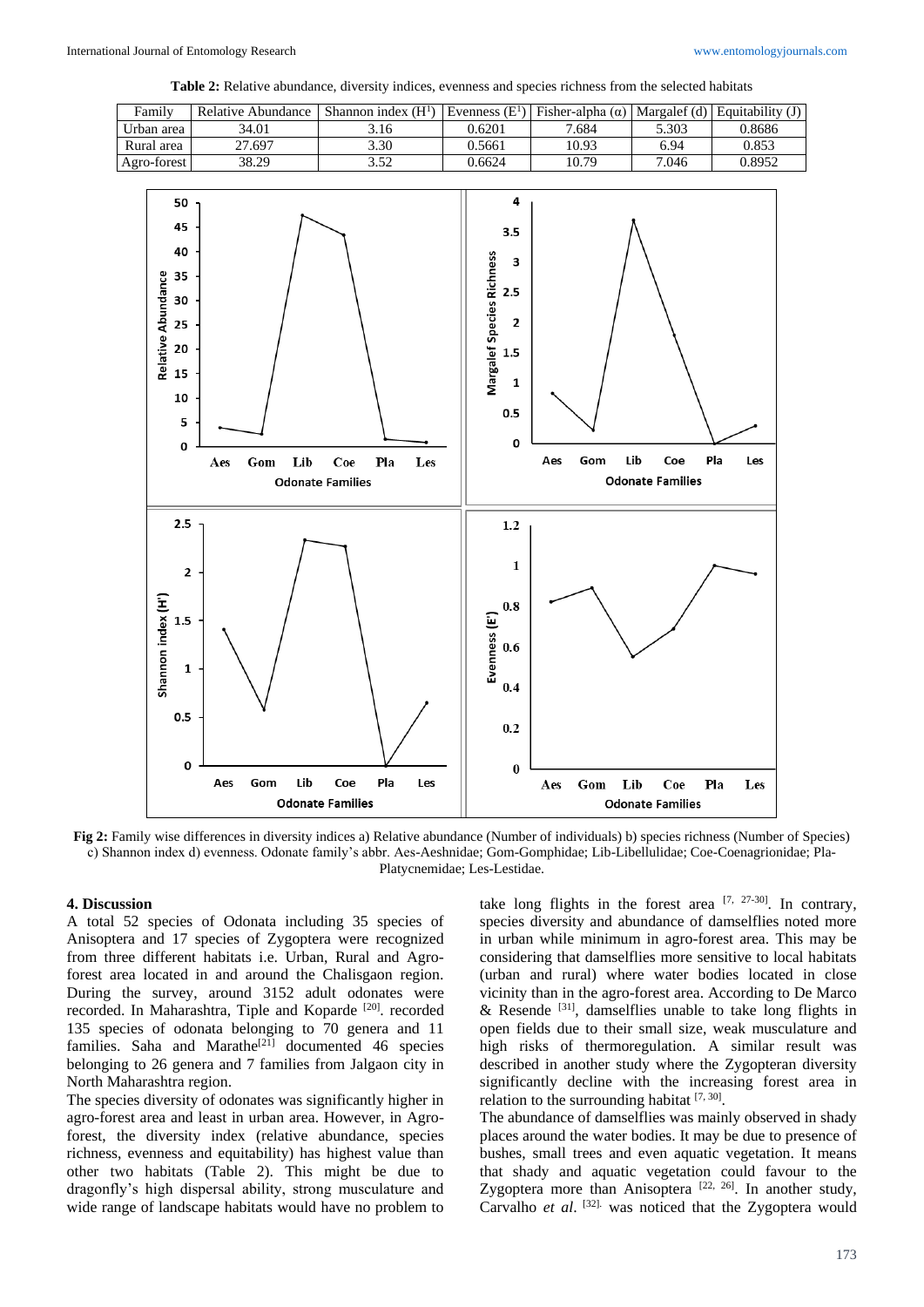have trouble surviving in open spaces exposed to light and heat.

The diversity indices shows that family Libellulidae (28 species) have the highest diversity index (H'=2.336) and species richness (d=3.693) followed by family Coenagrionidae (14 species) with diversity index (H'=2.27) and species richness (d=1.8). It may consider that the member of these families was very common in all habitats and hence most diverse. In the odonates, family Libellulidae and Coenagrionidae were represent a large proportion of species distributed in every continent due to their great flight ability and preference of open habitats [33].

More than 72% (37 members) of *Copera marginipes* (Family- Platycnemididae) was observed in two marshy and shady places of small water canal located in urban area. Family Platycnemididae was noted to have the highest evenness index  $(E'= 1)$  than other noted odonate families. The members of family Platycnemididae are very sensitive to habitat and confined in small areas [34].

This study showed that species diversity in three habitats had similar communities. Around 65% odonate species can occupy all sites with different aquatic habitats. Among dragonflies, *Pantala flavescens*, *Diplocodes trivialis* and *Orthetrum sabina* were the most dominant species. Meanwhile in damselflies, the most dominant species were *Ischnura aurora*, *Ischnura senegalensis* and *Ceriagrion coromandelianum*. It might be due to their abundance and high dispersal ability in different aquatic habitats [35].

Notified total 52 species of odonates from all the three different habitats in Chalisgaon region were rich in odonates diversity. The findings suggest that this region comprises with small forest area and several water bodies located in selected habitats became an ideal environment for odonates. Though the study provides baseline data on diversity and species richness of odonates in different habitat of Chalisgaon region, which might be beneficial to understand their valuable ecosystem services as well as ecological role in this region.

## **5. Conclusion**

The distribution patterns of odonate species was investigated from three different habitats i.e. urban, rural and agro-forest observed in Chalisgaon region. A total of 52 odonate species belonging to six families, comprising 35 species in order Anisoptera and 17 species in order Zygoptera were recorded. Agro-forest habitat bears bloom of vegetation with many breeding grounds for odonates in the form of water canals, river, irrigation, dams and small ponds confirmed that the diversity and species richness was significantly higher as compare to urban and rural habitats. It was conclude that the species abundance of damselflies more in urban than the agro-forest habitat, due to presence of permanent, small but many water bodies covered by shady places in urban habitat.

Different diversity index applied during study were indicated that all three different habitats has different but moderate species diversity, abundance and species richness should be helpful for further research study.

### **6. Acknowledgments**

The author is grateful to Dr. K. A. Subramanian, Scientist-E, Zoological Survey of India, Chennai, Tamil Nadu for the identification of odonates. The author is also thankful to Mr. D. N. Undirwade who provided some photographs to

prepare this manuscript.

## **7. References**

- 1. Silsby J. Dragonflies of the World. Smithsonian Institution Press, Washington, D.C, 2001, 216.
- 2. Dwari S and Mondal AK. Diversity of Odonates in agricultural fields of Howrah district, West Bengal, India. Journal of Entomology and Zoology Studies. 2017; 5(3):1588-1595.
- 3. Satpathi CR. A Treatise on Dragonflies (Order: Odonata, Class: Insecta) of rice ecosystems in Eastern India. World Scientific News. 2017: 86(2):67-133.
- 4. Bond JG, Novelo-Gutie´rrez R, Ulloa A, Rojas JC, Quiroz-Marti´Nez H, Williams T, *et al*. Diversity, abundance and disturbance response of Odonata associated with breeding sites of *Anopheles pseudopunctipennis* (Diptera: Culicidae) in Southern Mexico. Environ. Entomol. 2006; 35(6):1561-1568.
- 5. Andrew RJ, Subramanian KA, Tiple AD. Status on common odonates of Central India. E-Book for "The 18th International Symposium of Odontology" Nagpur, India. 2008, 55.
- 6. Bush AA, Nipperess DA, Duursma DE, Theischinger G, Turak E. Continental-Scale Assessment of Risk to the Australian Odonata from Climate Change. PLoS ONE. 2014; 9(2):88958. doi:10.1371/journal.pone.0088958.
- 7. Nagy HB, László Z, Szabó F, Szőcs L, Dévai G, Tóthmérész B, *et al*. Landscape-scale terrestrial factors are also vital in shaping Odonata assemblages of watercourses. Scientific Reports. 2019; 9(18196):1-8.
- 8. Sandamini PMMA, Gunarathna SD, Chandana EPS. Habitat quality and climate variability determine odonate species diversity and distribution patterns in selected habitats of southern Sri Lanka. Asian Journal of Conservation Biology. 2019; 8(1):47-57.
- 9. Jonsson M, Johansson F, Karlsson C, Brodin T. Intermediate predator impact on consumers weakens with increasing predator diversity in the presence of a top-predator. Acta Oecol. Int. J. Ecol. 2007; 31:79-85.
- 10. Kutcher TE, Bried JT. Adult Odonata conservatism as an indicator of freshwater wetland condition. Ecol. Indic. 2014; 38:31-39.
- 11. Lee DY, Lee DS, Bae MJ, Hwang SJ, Noh SY, Moon JS, *et al*. Distribution Patterns of Odonate Assemblages in Relation to Environmental Variables in Streams of South Korea. Insects. 2018; 9:152. doi:10.3390/ insects9040152.
- 12. Schorr M, Paulson D. World Odonata List. (http://www.puget sound.edu/academics/ academic /resources/slatermuseum/). 2020 (accessed 24 March 2020).
- 13. Subramanian KA, Babu R. Checklist of Odonata (Insecta) of India*.* Zoological Survey of India, Chennai. 2017; 3:54. www.zsi.govt.in
- 14. Andrea RM, D'Souza, Pai IK. A comparative study on dragonfly diversity on a plateau and an agro-ecosystem in Goa, India. Journal of Threatened Taxa. 2019; 11(8):14010-14021.
- 15. Bora A. Odonate (Dragonflies and Damselflies) Diversity as a Marker of Water Quality in Sivasagar, Assam, India. International Journal on Emerging Technologies*.* 2019; 10(3):51-54.
- 16. Selvarasu P, Gunasekaran C, Agnes Deepa A, Mohana